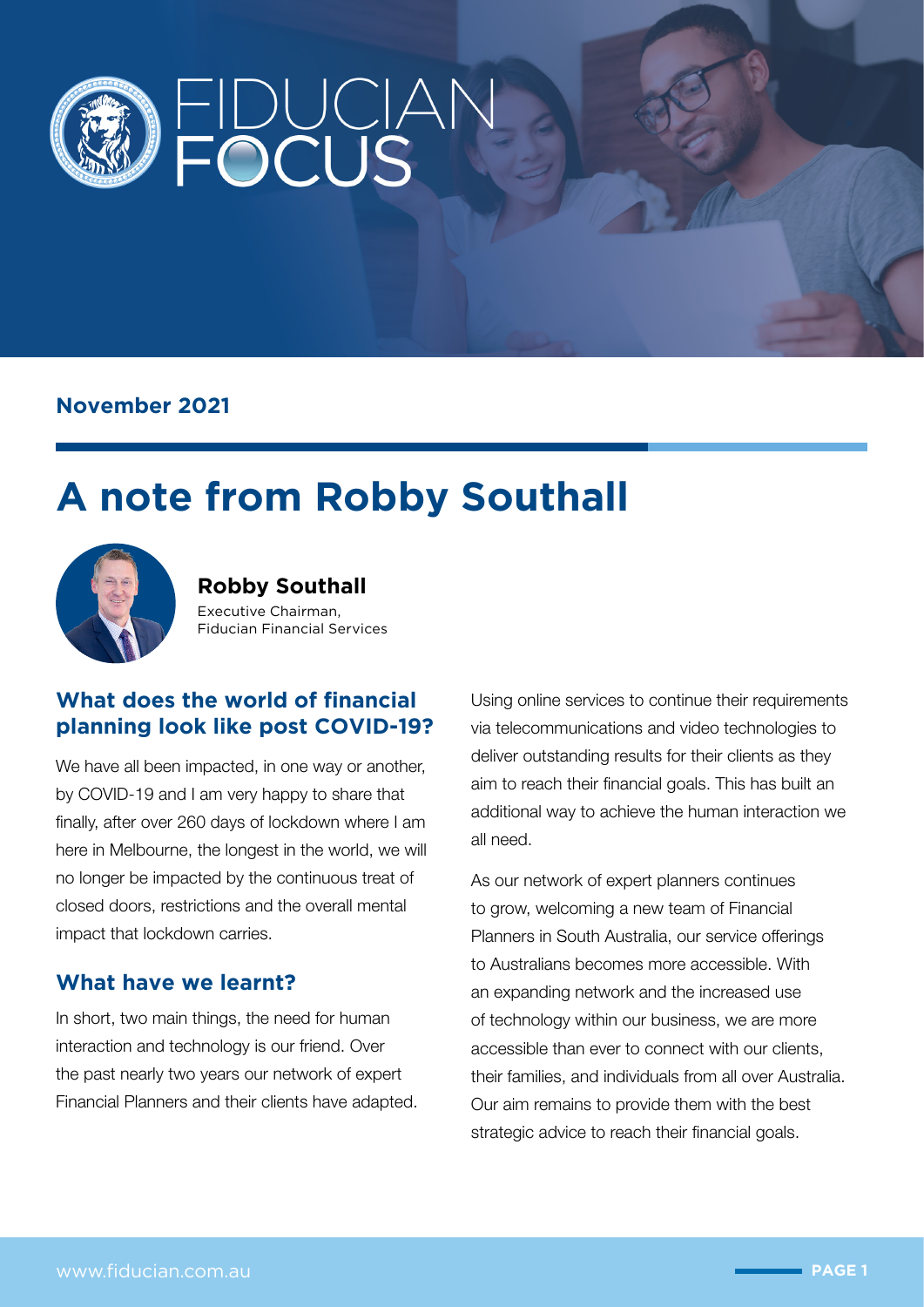# **A closer look at emerging markets**

The Indian economy has emerged from the COVID-19 pandemic in a strong position. Government fiscal support and accommodative monetary policy have set the base for a strong rebound in activity in the near term, and longer term economic reforms combined with positive demographic factors are supportive of elevated growth over the long term.

The Fiducian India Fund has delivered strong returns for investors over the last 10 years. Performance has been above its own benchmark (BSE 100) and a range of other emerging market indices. Please review to Figure A below.

Given the high growth nature of emerging market economies, there is the potential to capture outsized returns, but this is usually accompanied by higher risk.

# **Risk at a portfolio level**

Investors will typically hold a large number of different assets. The idea that diversification can help to achieve superior returns for lower levels of risk is a key tenets of finance theory, and one of the driving philosophies of the Fiducian '[Manage the](https://www.fiducian.com.au/investments/manage-the-manager-system/)  [Manager](https://www.fiducian.com.au/investments/manage-the-manager-system/)' system.

On a standalone level, the observed volatility of the Fiducian India Fund is high relative to a range of

other well-known market indices, as measured by the standard deviation of returns over 10 years with the Fiducian India Fund reporting 20.0% as at 31/8/2021.

The real benefits of diversification come when assets move in a different manner from each other. For example, holding two different Australian bank shares in your portfolio will do little to achieve diversification. Both will have the same underlying earnings drivers - interest rates, bad debt charges, and domestic economic conditions. On the other hand, combining a bank share with a mining stock will offer superior diversification.

The Fiducian India Fund has provided investors with [strong returns over the last ten years](https://www.fiducian.com.au/investments/fund-performance/fiducian-funds/), particularly in relation to other emerging market equities.

Despite a relatively high level of volatility, this is mitigated by the fact it exhibits a low correlation with many other equity markets. This means that the incremental risk of an allocation to the Fund can actually be quite low as a part of a well-diversified portfolio.

| Asset                              | 10 yr return (annualised) |
|------------------------------------|---------------------------|
| Fiducian India Fund                | 16.O%                     |
| Bombay Stock Exchange (BSE 100)    | $11.4\%$                  |
| <b>MSCI Emerging Markets Index</b> | 8.9%                      |
| Shanghai Composite Index           | 3.3%                      |

Source: Index data, Fiducian. As at 31/8/2021

To view full article visit our website: [www.fiducian.com.au/investment-insights/](http://www.fiducian.com.au/investment-insights/)

Past performance is not a reliable indicator of future performance and Fiducian Group does not guarantee the performance of the Funds or any specific rate of return. Potential investors should also obtain<br>and consider the to acquire or continue to hold any financial product.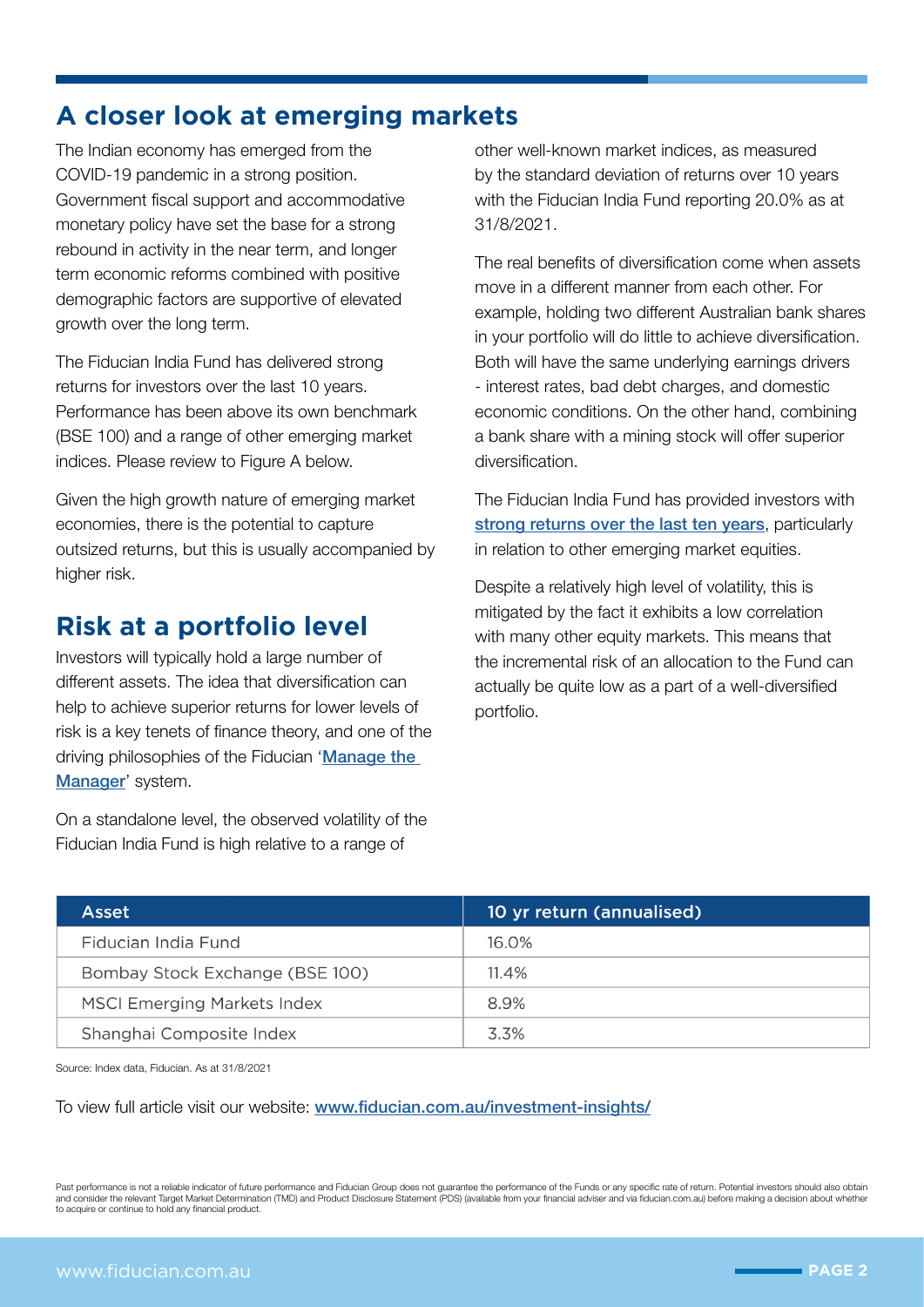## The importance of Aged Care in an ageing population

#### Did you know...?

- At age 65, a person's chance of needing aged care during their lifetime is 68% for women and  $48\%$  for men<sup>1</sup>
- Accommodation payments in regional areas and capital cities are not uncommon at \$350,000- \$650,0002
- Planning before you need aged care can improve your financial situation and give you more choices and control.

All too often we procrastinate over financial decisions and panic when the event occurs. Unfortunately, this procrastination can limit our financial planning opportunities.

This is an all too common scenario for aged care. A move into aged care usually happens in a hurry and with emotional turmoil but planning ahead can help to improve your situation and help to avoid family conflict.

You might be thinking about your own future needs, or you may be faced with making decisions for a parent or other elderly relative. Advice is a key element of these decisions. Aged care is a growing issue for many Australians and financial advice is important.

The costs for aged care are increasing and with an ageing population we all need to think more carefully about how we will be affected and how to access the help we need. Currently, more than two million people in Australia are aged 70 and over and approximately 45% of these will use aged care services. In the 2010 Federal Government Intergenerational Report, it is projected that the cost for Government will double by 2049/50 as a percentage of our economy (as measured by our Gross Domestic Product (GDP). This will be more money than the Government's budget for defence or education. The increasing cost of aged care is shown in the graph below:



Commonwealth expenditure on aged care by program - baseline



How you plan for aged care and the decisions made can have a significant impact on your lifestyle and comfort, your entitlement to the age pension and the fees paid to access aged care services.

Planning for aged care should commence early and continue throughout your retirement. The fees to enter a residential aged care service tend to be significant amounts that require careful planning ahead of time.

Thinking ahead can give you (or older relatives) lifestyle choices including:

- The chance to live in your own home to maintain your independence
- Strategies to reduce ongoing fees
- Options for funding the entry costs
- Strategies to invest other assets, and
- An understanding of the impact of decisions on age pension entitlements

<sup>1</sup> Government Intergenerational Report 2010

<sup>2</sup> Royal Commission into aged Care 2020